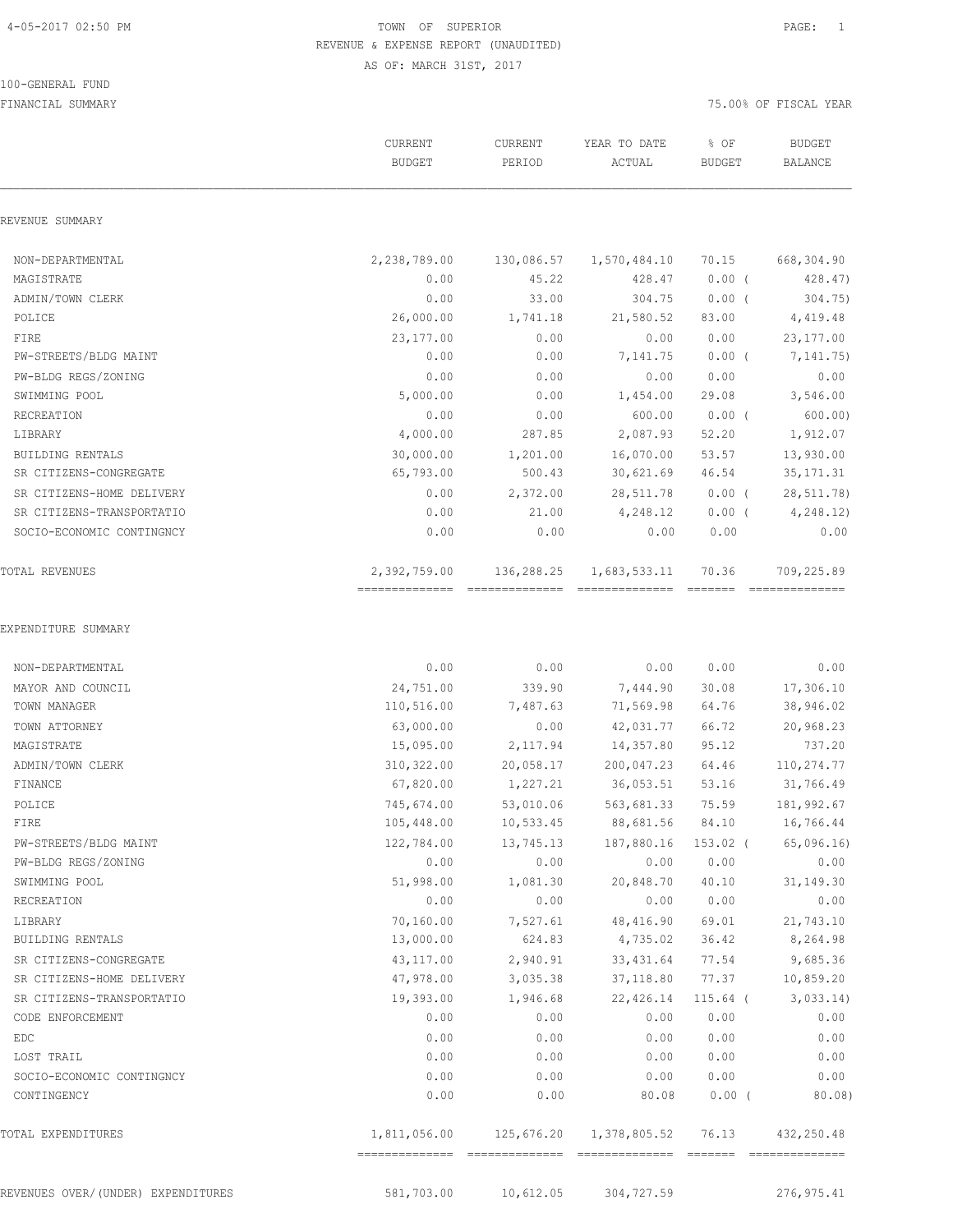|                                    | CURRENT<br><b>BUDGET</b> | CURRENT<br>PERIOD              | YEAR TO DATE<br>ACTUAL          | % OF<br><b>BUDGET</b> | <b>BUDGET</b><br><b>BALANCE</b> |
|------------------------------------|--------------------------|--------------------------------|---------------------------------|-----------------------|---------------------------------|
| REVENUE SUMMARY                    |                          |                                |                                 |                       |                                 |
| NON-DEPARTMENTAL                   | 0.00                     | 960.00                         | $1,060.00$ $0.00$ ( $1,060.00)$ |                       |                                 |
| TOTAL REVENUES                     | 0.00                     | 960.00                         | 1,060.00                        | $0.00$ (              | 1,060.00)                       |
| EXPENDITURE SUMMARY                |                          |                                |                                 |                       |                                 |
| NON-DEPARTMENTAL                   | 0.00                     | 2,018.00                       | 2,548.28 0.00 (2,548.28)        |                       |                                 |
| TOTAL EXPENDITURES                 | 0.00                     | 2,018.00                       | 2,548.28                        |                       | $0.00$ ( 2,548.28)              |
| REVENUES OVER/(UNDER) EXPENDITURES |                          | $0.00$ ( 1,058.00) ( 1,488.28) |                                 |                       | 1,488.28                        |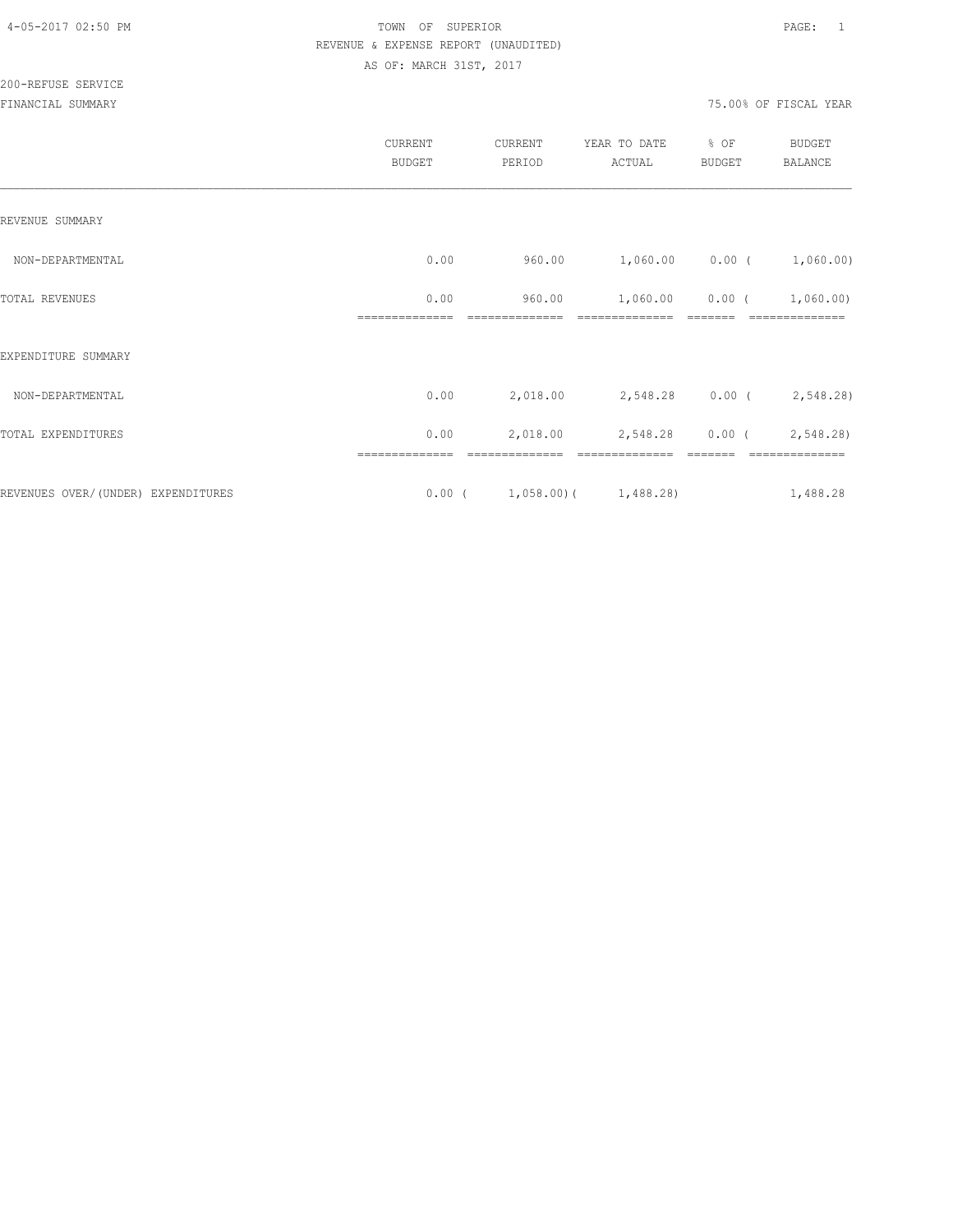#### 210-SEWER

|                                    | CURRENT<br><b>BUDGET</b>     | CURRENT<br>PERIOD | YEAR TO DATE<br>ACTUAL | % OF<br><b>BUDGET</b> | <b>BUDGET</b><br>BALANCE |
|------------------------------------|------------------------------|-------------------|------------------------|-----------------------|--------------------------|
| REVENUE SUMMARY                    |                              |                   |                        |                       |                          |
| NON-DEPARTMENTAL                   | 642,300.00                   | 26,458.43         | 374,999.39             | 58.38                 | 267,300.61               |
| TOTAL REVENUES                     | 642,300.00<br>============== | 26,458.43         | 374,999.39             | 58.38                 | 267,300.61               |
| EXPENDITURE SUMMARY                |                              |                   |                        |                       |                          |
| NON-DEPARTMENTAL                   | 505,089.00                   | 26,483.29         | 318,713.66             | 63.10                 | 186, 375.34              |
| TOTAL EXPENDITURES                 | 505,089.00                   | 26,483.29         | 318,713.66             | 63.10                 | 186, 375.34              |
|                                    |                              |                   |                        |                       |                          |
| REVENUES OVER/(UNDER) EXPENDITURES | 137,211.00 (                 | 24.86)            | 56,285.73              |                       | 80,925.27                |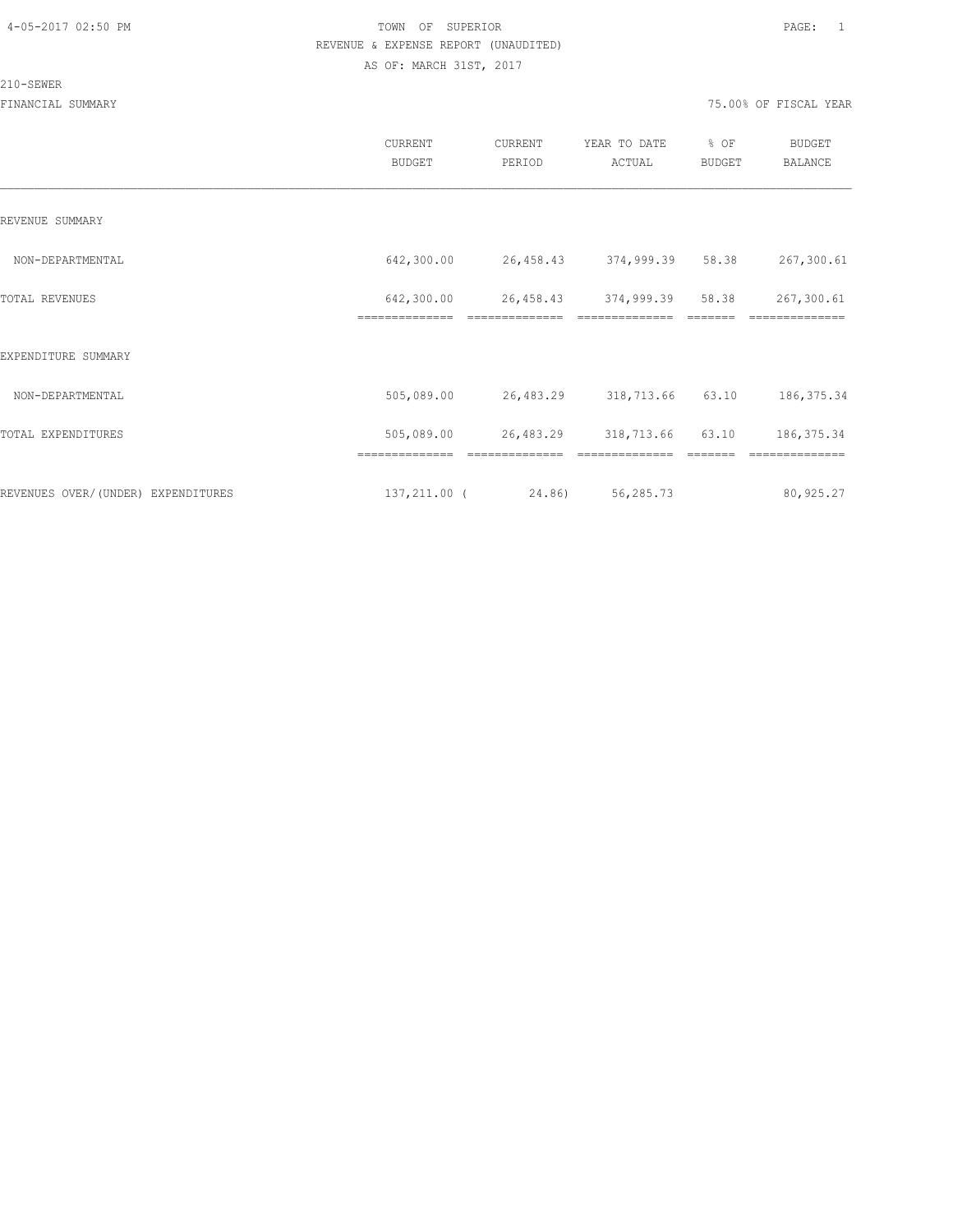#### 220-AMBULANCE

|                                    | <b>CURRENT</b><br><b>BUDGET</b> | CURRENT<br>PERIOD | YEAR TO DATE<br>ACTUAL | % OF<br><b>BUDGET</b> | <b>BUDGET</b><br>BALANCE |
|------------------------------------|---------------------------------|-------------------|------------------------|-----------------------|--------------------------|
| REVENUE SUMMARY                    |                                 |                   |                        |                       |                          |
| NON-DEPARTMENTAL                   | 400,000.00                      | 25,569.45         | 249,247.22             | 62.31                 | 150,752.78               |
| TOTAL REVENUES                     | 400,000.00                      | 25,569.45         | 249,247.22             | 62.31                 | 150,752.78               |
| EXPENDITURE SUMMARY                |                                 |                   |                        |                       |                          |
| NON-DEPARTMENTAL                   | 442,703.00                      | 29,228.18         | 246,029.95             | 55.57                 | 196,673.05               |
| TOTAL EXPENDITURES                 | 442,703.00                      | 29,228.18         | 246,029.95             | 55.57                 | 196,673.05               |
| REVENUES OVER/(UNDER) EXPENDITURES | 42,703.00)(                     | 3,658.73          | 3, 217.27              |                       | 45,920.27)               |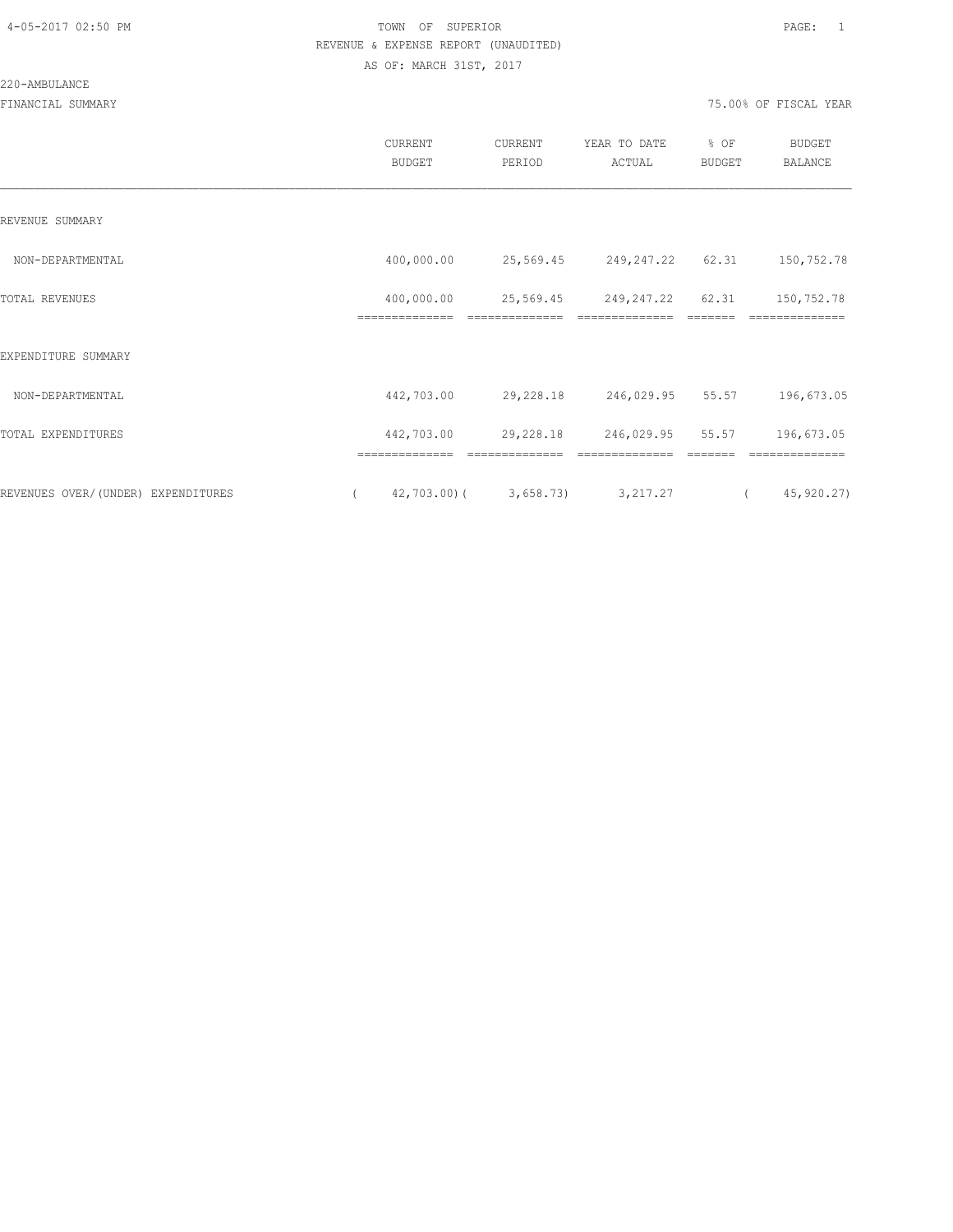#### 230-CEMETARY

|                                     | <b>CURRENT</b><br><b>BUDGET</b> | CURRENT<br>PERIOD | YEAR TO DATE<br>ACTUAL | % OF<br><b>BUDGET</b> | <b>BUDGET</b><br><b>BALANCE</b> |
|-------------------------------------|---------------------------------|-------------------|------------------------|-----------------------|---------------------------------|
| REVENUE SUMMARY                     |                                 |                   |                        |                       |                                 |
| NON-DEPARTMENTAL                    | 40,500.00                       | 1,810.00          | 16,340.00 40.35        |                       | 24,160.00                       |
| TOTAL REVENUES                      | 40,500.00                       | 1,810.00          | 16,340.00              | 40.35                 | 24,160.00                       |
| EXPENDITURE SUMMARY                 |                                 |                   |                        |                       |                                 |
| NON-DEPARTMENTAL                    | 22,195.00                       | 910.25            | 6,453.56               | 29.08                 | 15,741.44                       |
| TOTAL EXPENDITURES                  | 22,195.00                       | 910.25            | 6,453.56               | 29.08                 | 15,741.44                       |
|                                     | ==============                  | ===========       |                        |                       |                                 |
| REVENUES OVER/ (UNDER) EXPENDITURES | 18,305.00                       | 899.75            | 9,886.44               |                       | 8,418.56                        |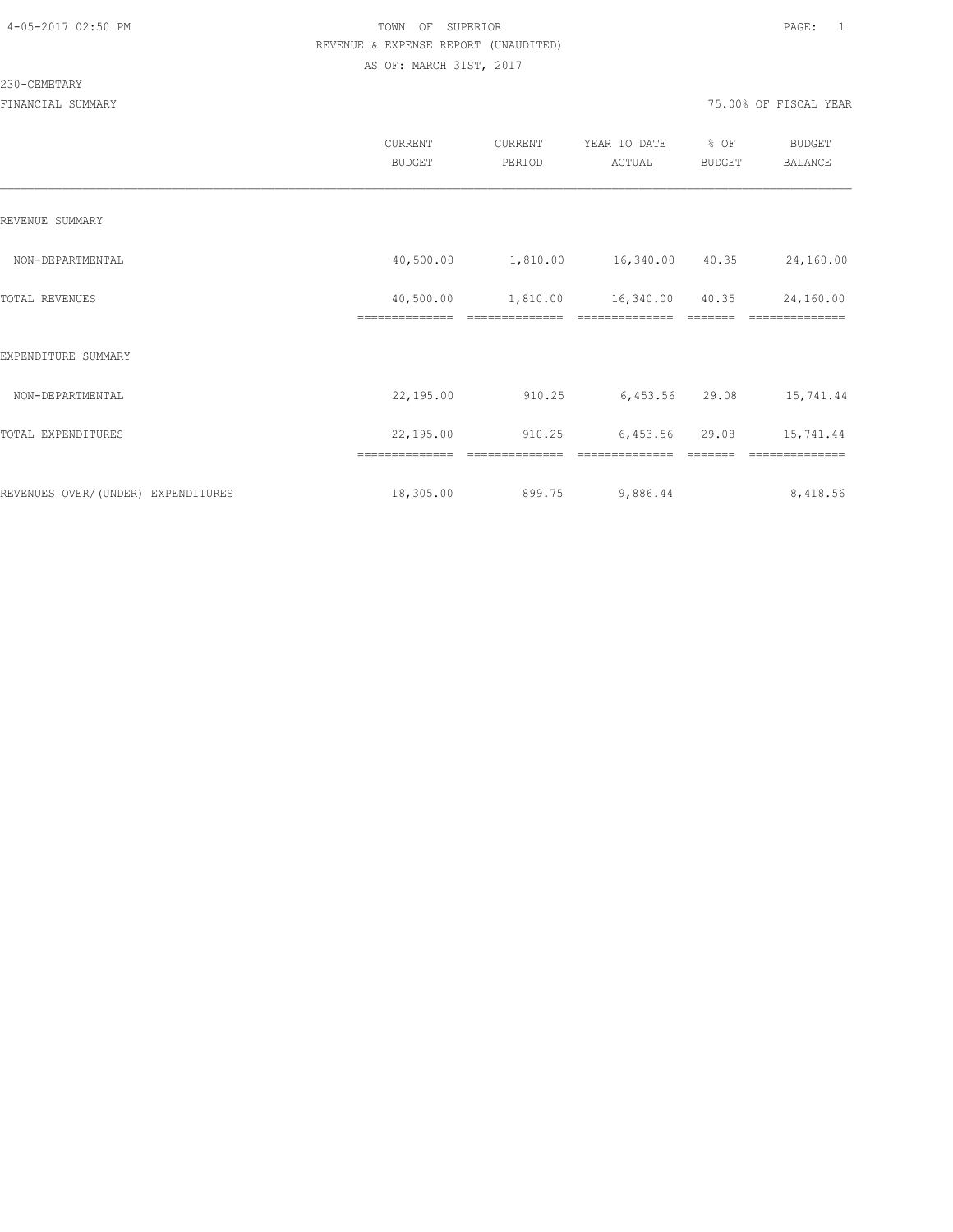## 300-HIGHWAY USERS REVENUE

|                                    |          | CURRENT<br><b>BUDGET</b>     | CURRENT<br>PERIOD                           | YEAR TO DATE<br>ACTUAL     | % OF<br>BUDGET | <b>BUDGET</b><br>BALANCE |
|------------------------------------|----------|------------------------------|---------------------------------------------|----------------------------|----------------|--------------------------|
| REVENUE SUMMARY                    |          |                              |                                             |                            |                |                          |
| NON-DEPARTMENTAL                   |          | 213,620.00                   | 16,922.32 160,685.70 75.22                  |                            |                | 52,934.30                |
| TOTAL REVENUES                     |          | 213,620.00<br>============== | 16,922.32                                   | 160,685.70                 | 75.22          | 52,934.30                |
| EXPENDITURE SUMMARY                |          |                              |                                             |                            |                |                          |
| NON-DEPARTMENTAL                   |          | 594,960.00                   | 20,778.61                                   | 163, 434.93 27.47          |                | 431,525.07               |
| TOTAL EXPENDITURES                 |          | 594,960.00                   |                                             | 20,778.61 163,434.93 27.47 |                | 431,525.07               |
|                                    |          |                              |                                             |                            |                |                          |
| REVENUES OVER/(UNDER) EXPENDITURES | $\left($ |                              | $381, 340.00$ ( $3, 856.29$ ( $2, 749.23$ ( |                            |                | 378,590.77)              |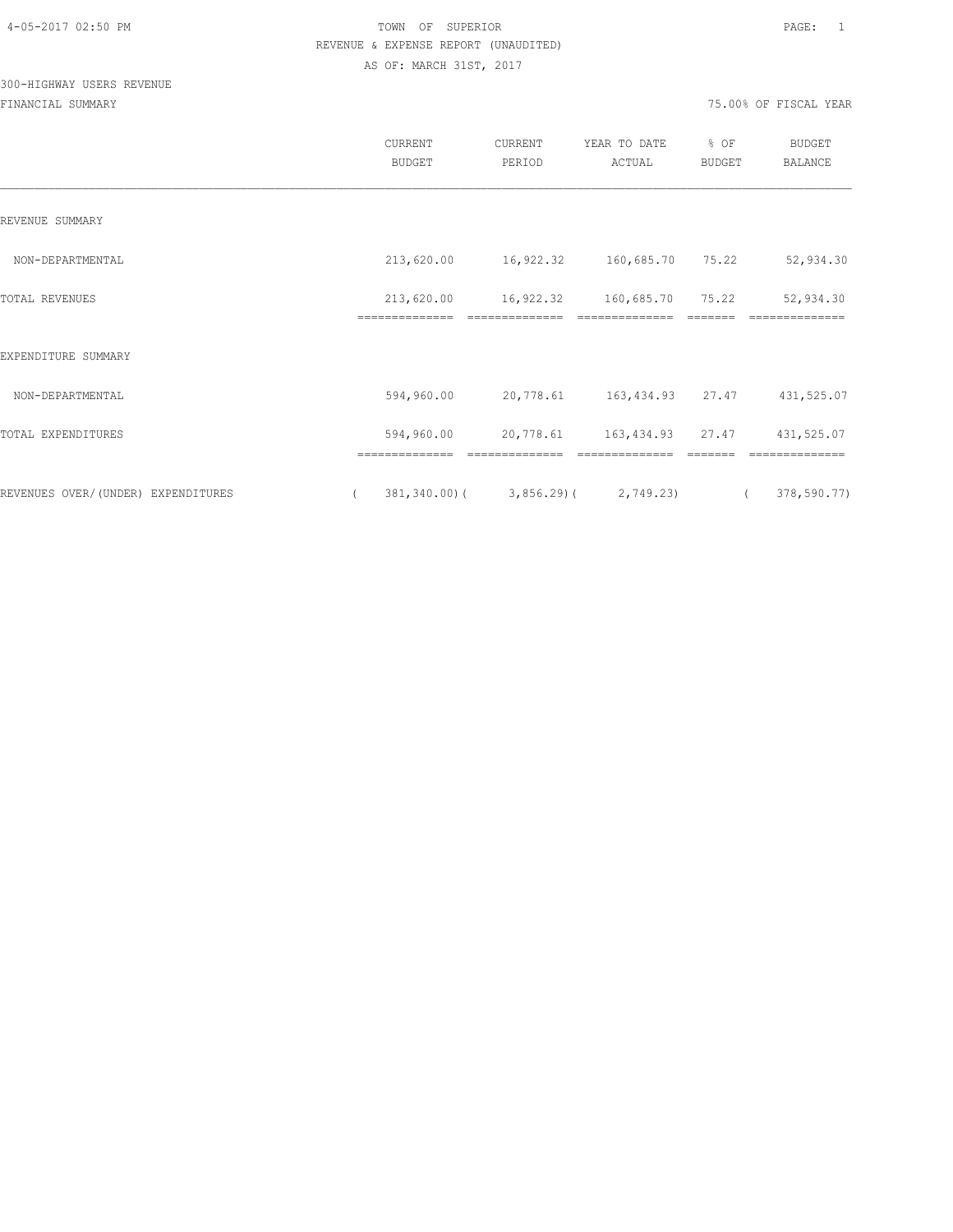#### 310-EXCISE TAX

|                                    | CURRENT<br><b>BUDGET</b>     | CURRENT<br>PERIOD | YEAR TO DATE<br>ACTUAL                           | % OF<br>BUDGET | <b>BUDGET</b><br><b>BALANCE</b> |
|------------------------------------|------------------------------|-------------------|--------------------------------------------------|----------------|---------------------------------|
| REVENUE SUMMARY                    |                              |                   |                                                  |                |                                 |
| NON-DEPARTMENTAL                   | 240,138.00                   | 0.00              | 0.00                                             | 0.00           | 240,138.00                      |
| TOTAL REVENUES                     | 240,138.00<br>============== | 0.00              | 0.00                                             | 0.00           | 240,138.00                      |
| EXPENDITURE SUMMARY                |                              |                   |                                                  |                |                                 |
| NON-DEPARTMENTAL                   | 328, 314.00                  | 7,977.93          | 46,866.85 14.28                                  |                | 281, 447.15                     |
| TOTAL EXPENDITURES                 | 328, 314.00                  | 7,977.93          | 46,866.85                                        | 14.28          | 281, 447.15                     |
| REVENUES OVER/(UNDER) EXPENDITURES | ==============               |                   | $88, 176, 00$ ( $7, 977, 93$ ) ( $46, 866, 85$ ) |                | 41, 309.15<br>$\left($          |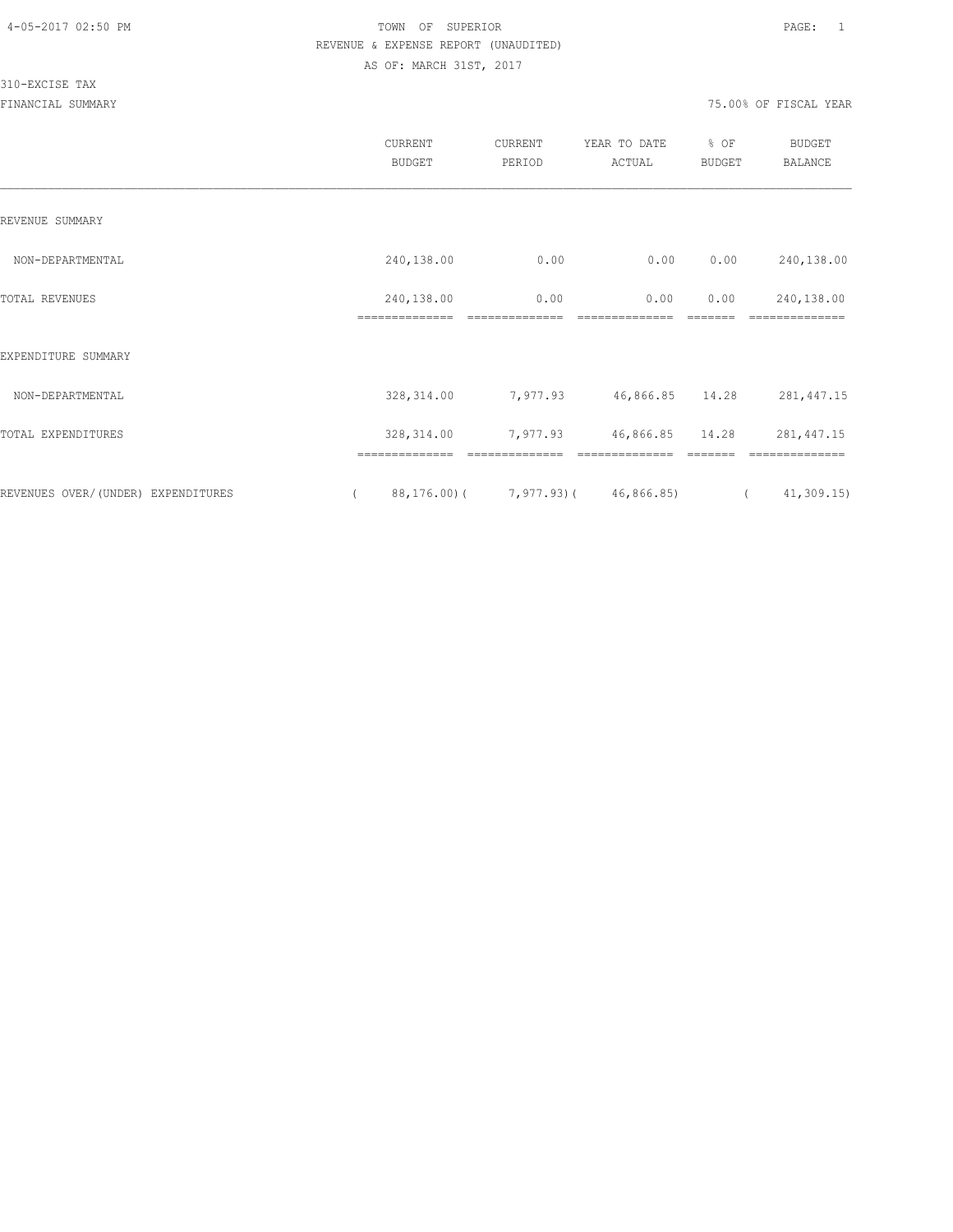# 320-LOCAL TRANS ASSISTANCE

|                                    | <b>CURRENT</b><br><b>BUDGET</b> | CURRENT<br>PERIOD | YEAR TO DATE<br>ACTUAL | % OF<br><b>BUDGET</b> | BUDGET<br><b>BALANCE</b> |
|------------------------------------|---------------------------------|-------------------|------------------------|-----------------------|--------------------------|
| REVENUE SUMMARY                    |                                 |                   |                        |                       |                          |
| NON-DEPARTMENTAL                   | 0.00                            | 0.00              | 0.00                   | 0.00                  | 0.00                     |
| TOTAL REVENUES                     | 0.00                            | 0.00              | 0.00                   | 0.00                  | 0.00                     |
| EXPENDITURE SUMMARY                |                                 |                   |                        |                       |                          |
| NON-DEPARTMENTAL                   | 0.00                            | 0.00              | 0.00                   | 0.00                  | 0.00                     |
| TOTAL EXPENDITURES                 | 0.00                            | 0.00              | 0.00                   | 0.00                  | 0.00                     |
| REVENUES OVER/(UNDER) EXPENDITURES | 0.00                            | 0.00              | 0.00                   |                       | =======<br>0.00          |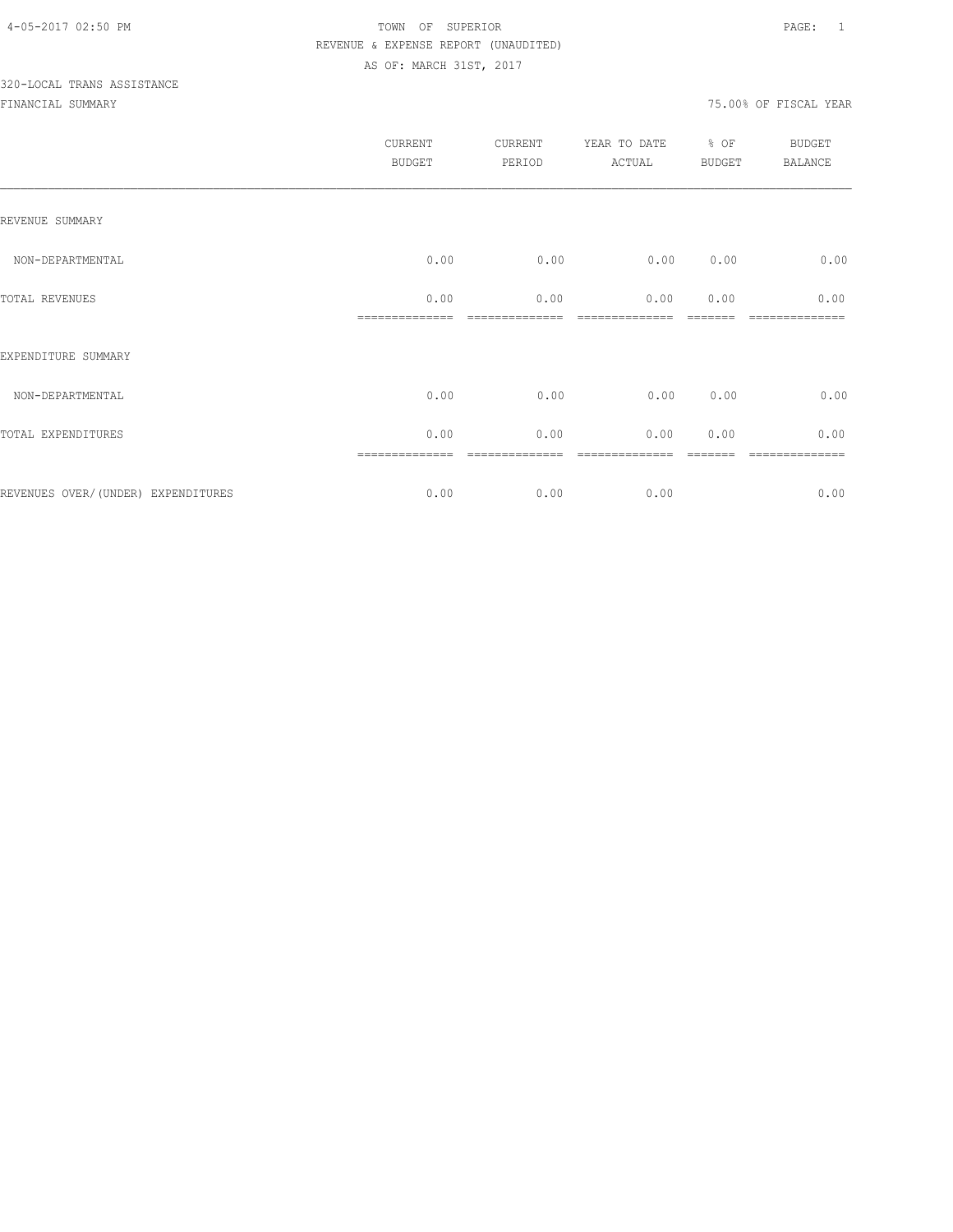#### 400-GADA BOND

| <b>CURRENT</b><br><b>BUDGET</b> | CURRENT<br>PERIOD | YEAR TO DATE<br>ACTUAL | % OF | <b>BUDGET</b><br><b>BALANCE</b> |
|---------------------------------|-------------------|------------------------|------|---------------------------------|
|                                 |                   |                        |      |                                 |
| 0.00                            | 0.00              | 0.00                   | 0.00 | 0.00                            |
| 0.00                            | 0.00              | 0.00                   | 0.00 | 0.00                            |
|                                 |                   |                        |      |                                 |
| 0.00                            | 0.00              | 0.00                   | 0.00 | 0.00                            |
| 0.00                            | 0.00              | 0.00                   | 0.00 | 0.00                            |
| 0.00                            | 0.00              | 0.00                   |      | ========<br>0.00                |
|                                 |                   |                        |      | <b>BUDGET</b>                   |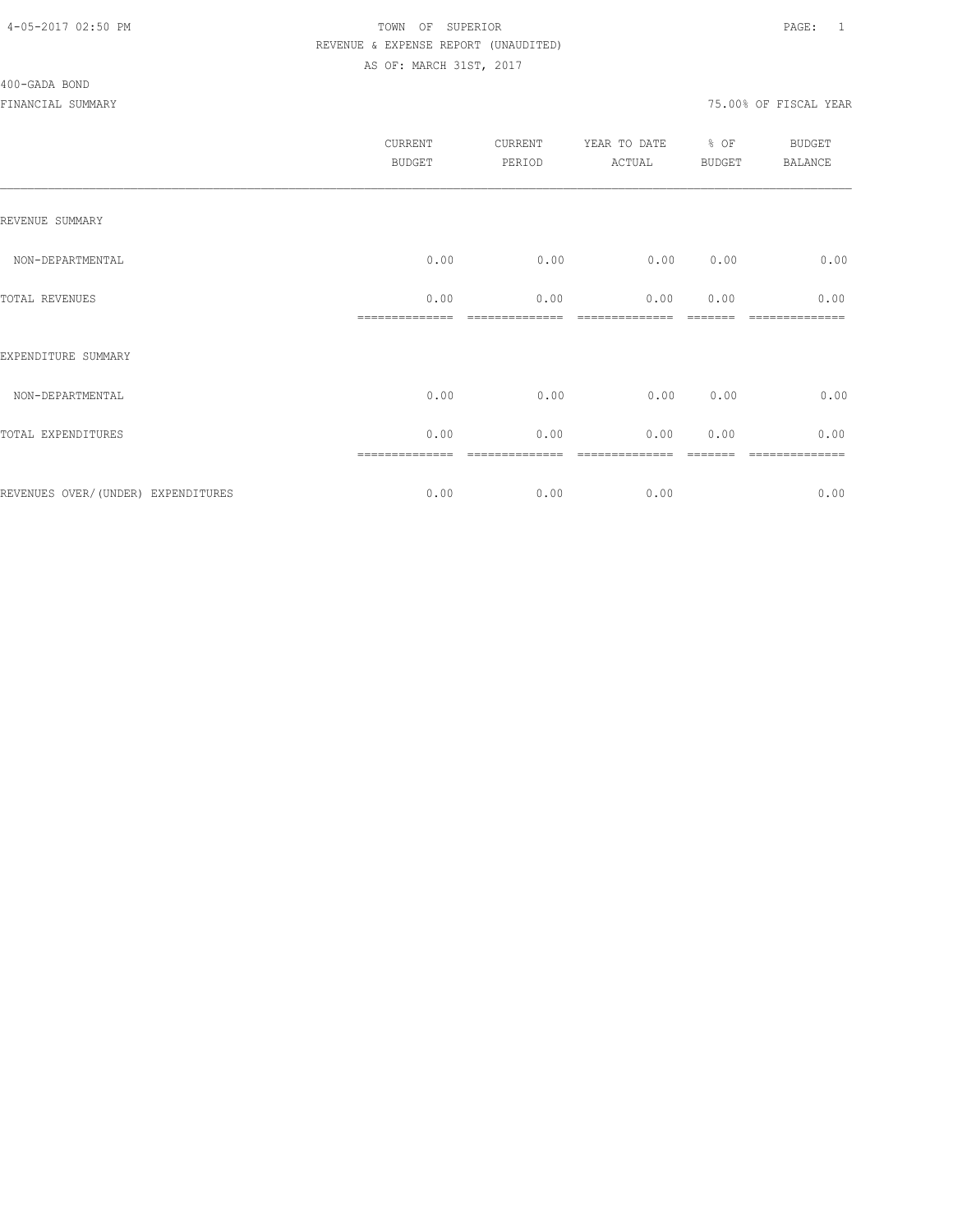#### 410-MPC BOND

|                                    | CURRENT<br><b>BUDGET</b> | CURRENT<br>PERIOD                       | YEAR TO DATE<br>ACTUAL     | % OF<br><b>BUDGET</b> | <b>BUDGET</b><br><b>BALANCE</b>     |
|------------------------------------|--------------------------|-----------------------------------------|----------------------------|-----------------------|-------------------------------------|
| REVENUE SUMMARY                    |                          |                                         |                            |                       |                                     |
| NON-DEPARTMENTAL                   | 0.00                     | 0.00                                    | 0.00                       | 0.00                  | 0.00                                |
| TOTAL REVENUES                     | 0.00<br>--------------   | 0.00                                    | 0.00<br>---------------    | 0.00                  | 0.00                                |
| EXPENDITURE SUMMARY                |                          |                                         |                            |                       |                                     |
| NON-DEPARTMENTAL                   | 225,000.00               |                                         | 19,987.50 182,887.50 81.28 |                       | 42, 112.50                          |
| TOTAL EXPENDITURES                 | 225,000.00               | 19,987.50                               | 182,887.50                 | 81.28                 | 42, 112.50                          |
| REVENUES OVER/(UNDER) EXPENDITURES | $\left($                 | $225,000.00$ ( 19,987.50) ( 182,887.50) |                            |                       | 42, 112.50)<br>$\sim$ $\sim$ $\sim$ |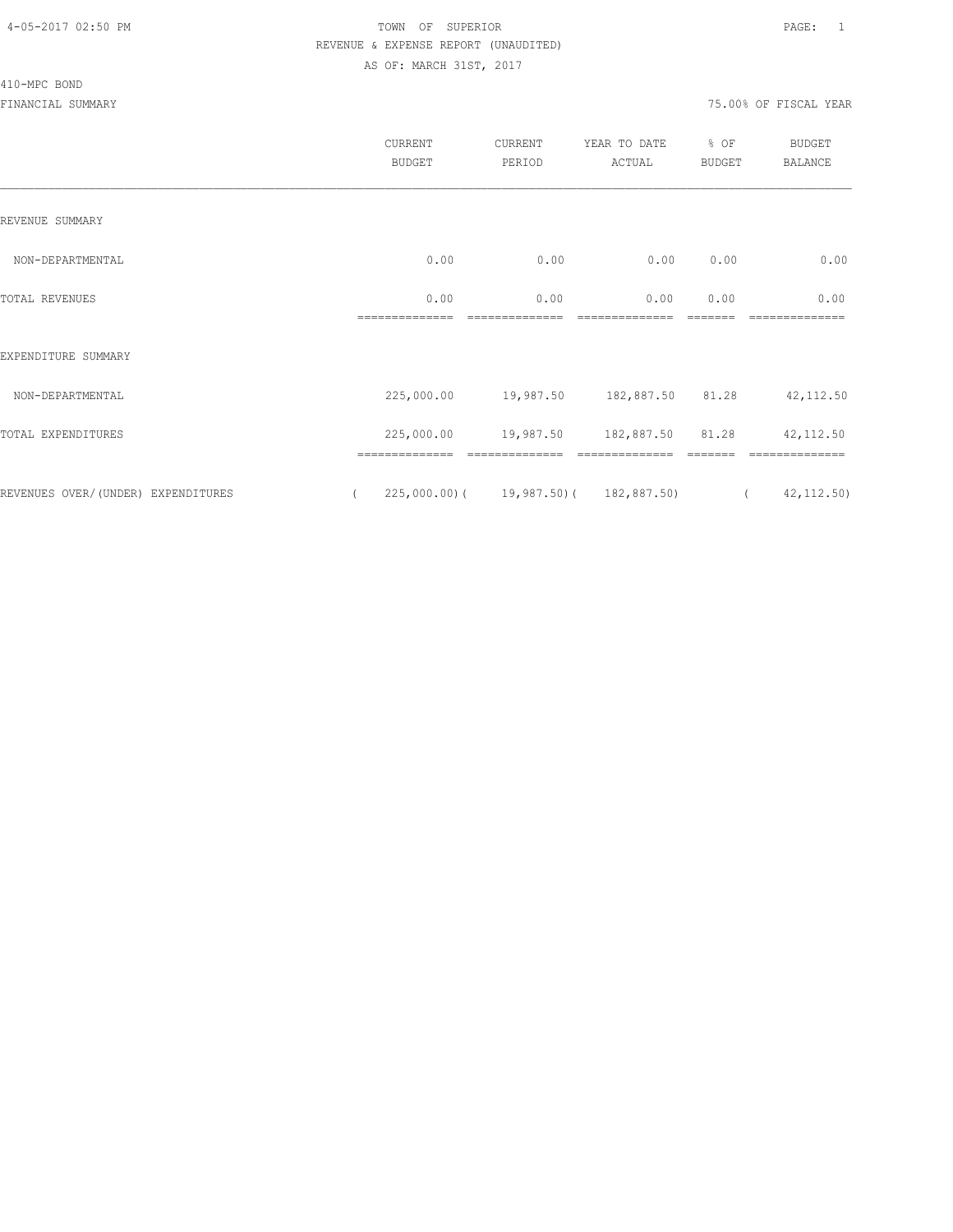#### 500-GRANTS

|                                    | CURRENT<br><b>BUDGET</b>       | CURRENT<br>PERIOD        | YEAR TO DATE<br>ACTUAL           | % OF<br><b>BUDGET</b> | <b>BUDGET</b><br><b>BALANCE</b> |  |
|------------------------------------|--------------------------------|--------------------------|----------------------------------|-----------------------|---------------------------------|--|
| REVENUE SUMMARY                    |                                |                          |                                  |                       |                                 |  |
| NON-DEPARTMENTAL                   | 3,025,000.00                   | 0.00                     | 0.00                             | 0.00                  | 3,025,000.00                    |  |
| CDBG 153-09 MAGMA CLUB             | 0.00                           | 980.00                   | 5,505.00                         | 0.00(                 | 5, 505.00                       |  |
| DEPT OF COMM-STIMULUS              | 0.00                           | 0.00                     | 0.00                             | 0.00                  | 0.00                            |  |
| PINAL COUNTY-STIMULUS              | 0.00                           | 0.00                     | 0.00                             | 0.00                  | 0.00                            |  |
| AZ DEPT OF HOMELAND SRTY           | 0.00                           | 0.00                     | 0.00                             | 0.00                  | 0.00                            |  |
| GOHS GRANT                         | 0.00                           | 0.00                     | 0.00                             | 0.00                  | 0.00                            |  |
| ENERGY EFFICIENCY GRANT            | 0.00                           | 0.00                     | 0.00                             | 0.00                  | 0.00                            |  |
| TTAC GRANT                         | 0.00                           | 0.00                     | 0.00                             | 0.00                  | 0.00                            |  |
| CDBG 2011 WWTP                     | 0.00                           | 0.00                     | 0.00                             | 0.00                  | 0.00                            |  |
| PSSP GRANT                         | 0.00                           | 0.00                     | 0.00                             | 0.00                  | 0.00                            |  |
| RESOLUTION COPPER GIVING           | 0.00                           | 0.00                     | 450,676.05                       | $0.00$ (              | 450,676.05)                     |  |
| MISC                               | 0.00                           | 0.00                     | 0.00                             | 0.00                  | 0.00                            |  |
| CONTINGENCY                        | 0.00                           | 0.00                     | 0.00                             | 0.00                  | 0.00                            |  |
| TOTAL REVENUES                     | 3,025,000.00<br>-------------- | 980.00<br>-------------- | 456,181.05<br>==============     | 15.08                 | 2,568,818.95<br>==============  |  |
| EXPENDITURE SUMMARY                |                                |                          |                                  |                       |                                 |  |
| NON-DEPARTMENTAL                   | 3,025,000.00                   | 0.00                     | 707.72                           | 0.02                  | 3,024,292.28                    |  |
| CDBG 153-09 MAGMA CLUB             | 0.00                           | 711.80                   | 1,779.07                         | $0.00$ (              | 1,779.07)                       |  |
| DEPT OF COMM-STIMULUS              | 0.00                           | 0.00                     | 0.00                             | 0.00                  | 0.00                            |  |
| PINAL COUNTY-STIMULUS              | 0.00                           | 0.00                     | 0.00                             | 0.00                  | 0.00                            |  |
| AZ DEPT OF HOMELAND SRTY           | 0.00                           | 0.00                     | 0.00                             | 0.00                  | 0.00                            |  |
| GOHS GRANT                         | 0.00                           | 0.00                     | 2,554.16                         | $0.00$ (              | 2,554.16                        |  |
| ENERGY EFFICIENCY GRANT            | 0.00                           | 0.00                     | 0.00                             | 0.00                  | 0.00                            |  |
| TTAC GRANT                         | 0.00                           | 0.00                     | 0.00                             | 0.00                  | 0.00                            |  |
| CDBG 2011 WWTP                     | 0.00                           | 0.00                     | 0.00                             | 0.00                  | 0.00                            |  |
| PSSP GRANT                         | 0.00                           | 0.00                     | 0.00                             | 0.00                  | 0.00                            |  |
| RESOLUTION COPPER GIVING           | 0.00                           | 5,740.38                 | 103,403.76                       | $0.00$ (              | 103,403.76)                     |  |
| MISC                               | 0.00                           | 0.00                     | 251.24                           | $0.00$ (              | 251.24)                         |  |
| CONTINGENCY                        | 0.00                           | 0.00                     | 0.00                             | 0.00                  | 0.00                            |  |
| TOTAL EXPENDITURES                 | 3,025,000.00                   | 6,452.18                 | 108,695.95                       | 3.59                  | 2,916,304.05                    |  |
| REVENUES OVER/(UNDER) EXPENDITURES |                                |                          | $0.00$ ( $5,472.18$ ) 347,485.10 |                       | 347,485.10)                     |  |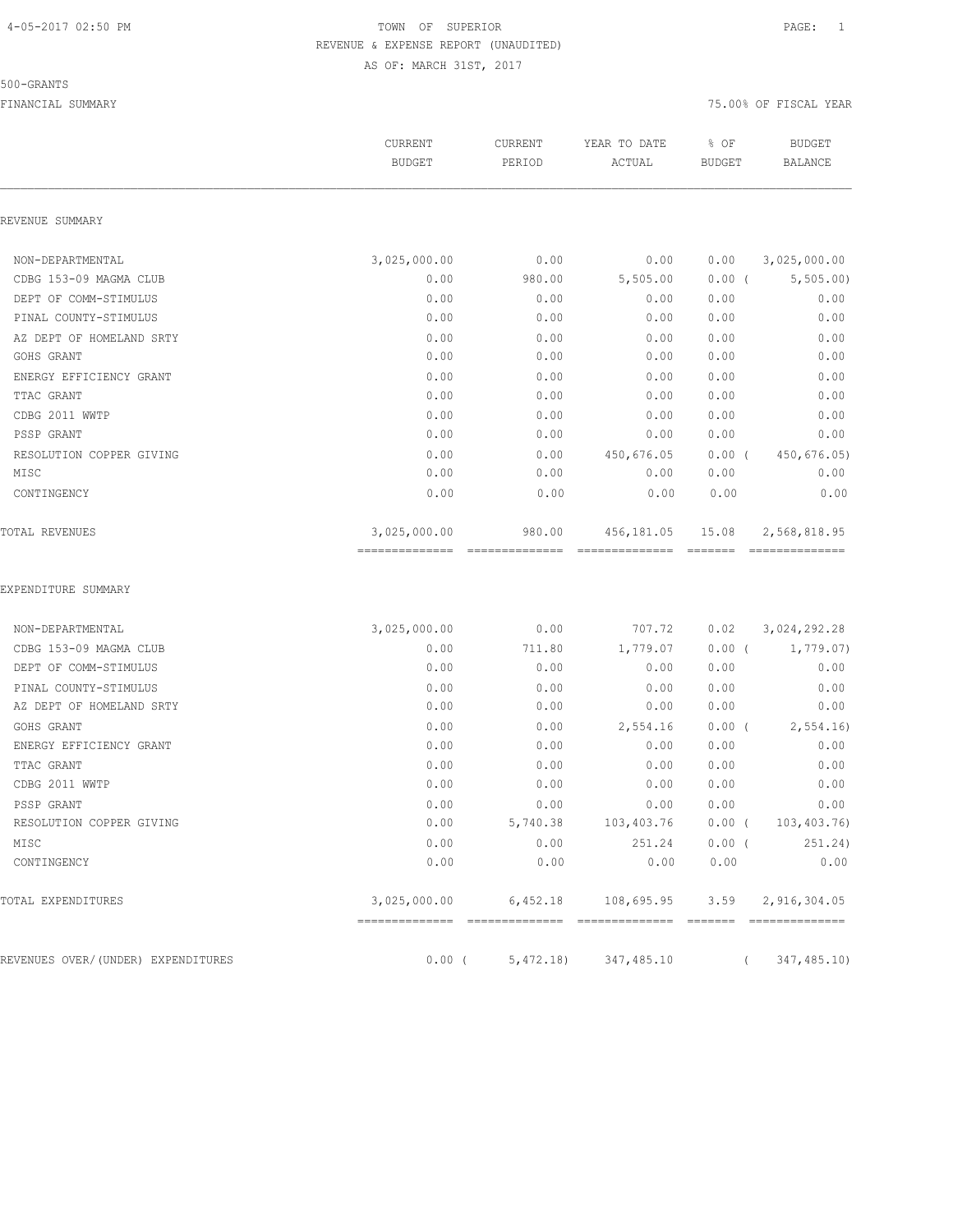|                                    | CURRENT<br><b>BUDGET</b> | CURRENT<br>PERIOD | YEAR TO DATE<br>ACTUAL | % OF<br>BUDGET | <b>BUDGET</b><br><b>BALANCE</b> |
|------------------------------------|--------------------------|-------------------|------------------------|----------------|---------------------------------|
| REVENUE SUMMARY                    |                          |                   |                        |                |                                 |
| NON-DEPARTMENTAL                   | 0.00                     | 0.00              | 0.00                   | 0.00           | 0.00                            |
| TOTAL REVENUES                     | 0.00                     | 0.00              | 0.00                   | 0.00           | 0.00                            |
| EXPENDITURE SUMMARY                |                          |                   |                        |                |                                 |
| NON-DEPARTMENTAL                   | 0.00                     | 0.00              | 0.00                   | 0.00           | 0.00                            |
| TOTAL EXPENDITURES                 | 0.00                     | 0.00              | 0.00                   | 0.00           | 0.00                            |
|                                    |                          |                   |                        |                |                                 |
| REVENUES OVER/(UNDER) EXPENDITURES | 0.00                     | 0.00              | 0.00                   |                | 0.00                            |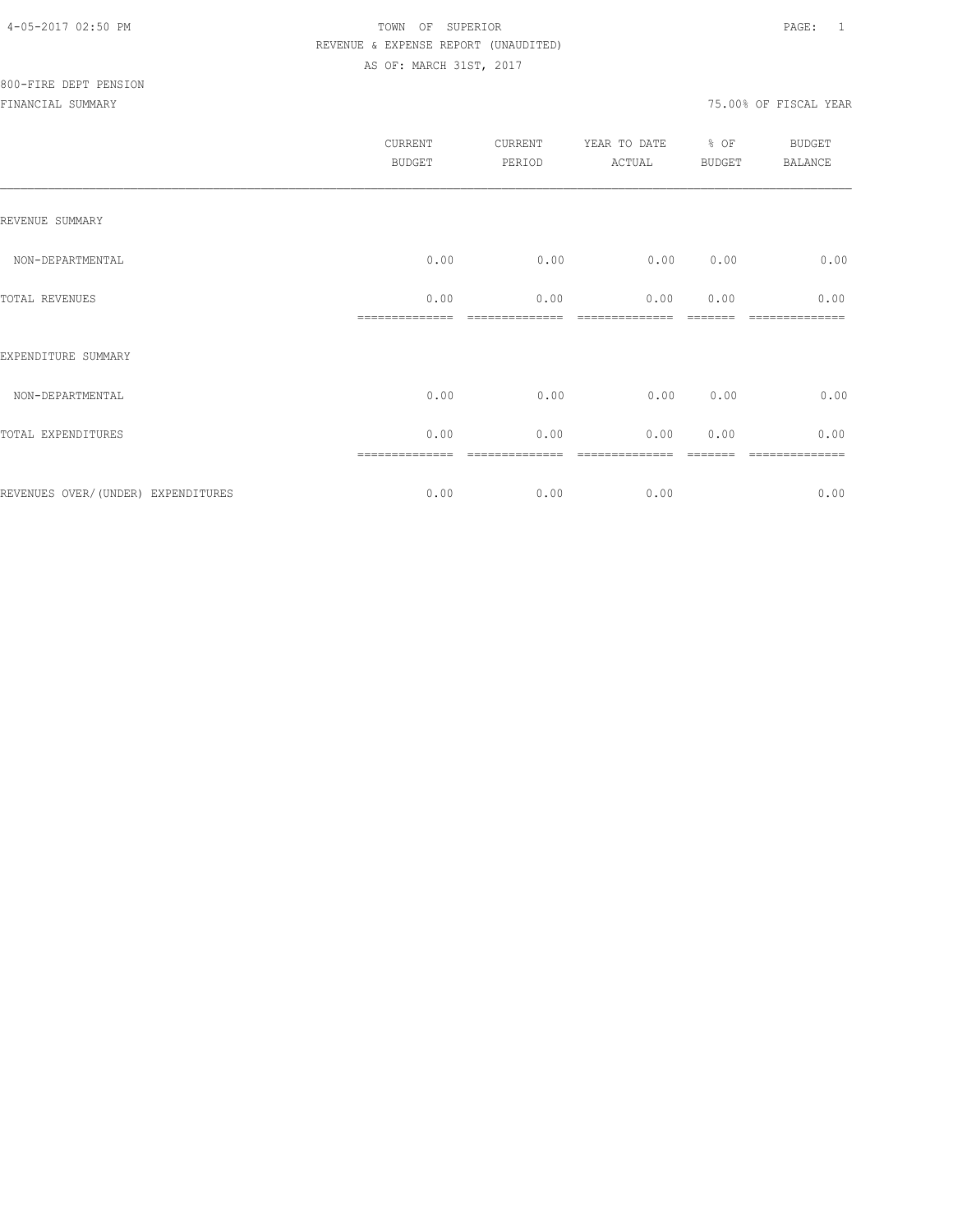#### 810-LGIP

|                                     | <b>CURRENT</b><br><b>BUDGET</b> | CURRENT<br>PERIOD | YEAR TO DATE<br>ACTUAL | % OF<br>BUDGET | BUDGET<br><b>BALANCE</b> |
|-------------------------------------|---------------------------------|-------------------|------------------------|----------------|--------------------------|
| REVENUE SUMMARY                     |                                 |                   |                        |                |                          |
| NON-DEPARTMENTAL                    | 0.00                            | 0.00              | 0.00                   | 0.00           | 0.00                     |
| TOTAL REVENUES                      | 0.00                            | 0.00              | 0.00                   | 0.00           | 0.00                     |
| EXPENDITURE SUMMARY                 |                                 |                   |                        |                |                          |
| NON-DEPARTMENTAL                    | 0.00                            | 0.00              | 0.00                   | 0.00           | 0.00                     |
| TOTAL EXPENDITURES                  | 0.00                            | 0.00              | 0.00                   | 0.00           | 0.00                     |
|                                     |                                 |                   |                        |                | ----------               |
| REVENUES OVER/ (UNDER) EXPENDITURES | 0.00                            | 0.00              | 0.00                   |                | 0.00                     |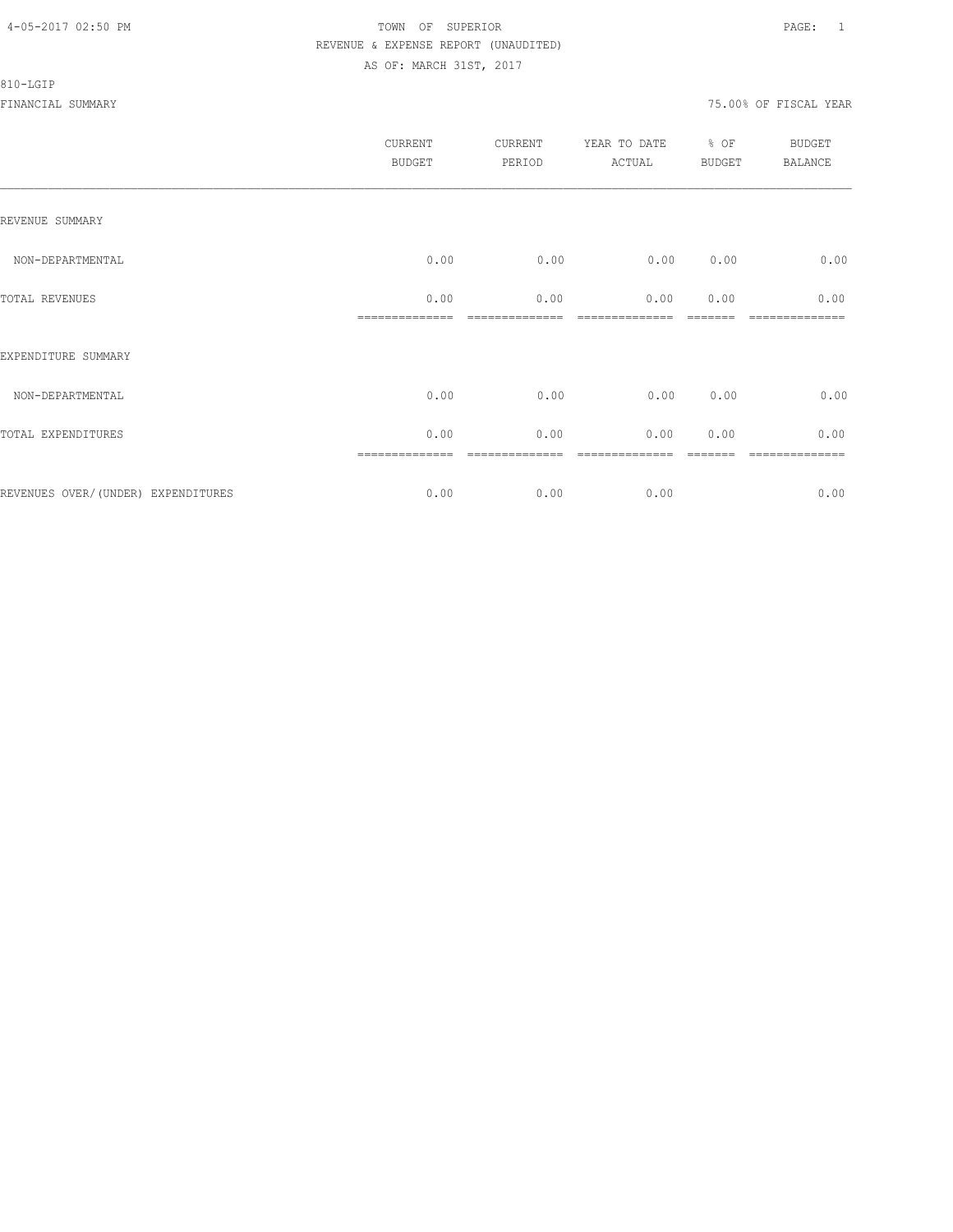#### 820-EXPLORERS

|                                     | <b>CURRENT</b><br><b>BUDGET</b> | CURRENT<br>PERIOD | YEAR TO DATE<br>ACTUAL | % OF<br><b>BUDGET</b> | <b>BUDGET</b><br><b>BALANCE</b> |
|-------------------------------------|---------------------------------|-------------------|------------------------|-----------------------|---------------------------------|
| REVENUE SUMMARY                     |                                 |                   |                        |                       |                                 |
| NON-DEPARTMENTAL                    | 0.00                            | 0.00              | 0.00                   | 0.00                  | 0.00                            |
| TOTAL REVENUES                      | 0.00                            | 0.00              | 0.00                   | 0.00                  | 0.00                            |
| EXPENDITURE SUMMARY                 |                                 |                   |                        |                       |                                 |
| NON-DEPARTMENTAL                    | 0.00                            | 0.00              | 0.00                   | 0.00                  | 0.00                            |
| TOTAL EXPENDITURES                  | 0.00                            | 0.00              | 0.00                   | 0.00                  | 0.00                            |
| REVENUES OVER/ (UNDER) EXPENDITURES | 0.00                            | 0.00              | 0.00                   |                       | ========<br>0.00                |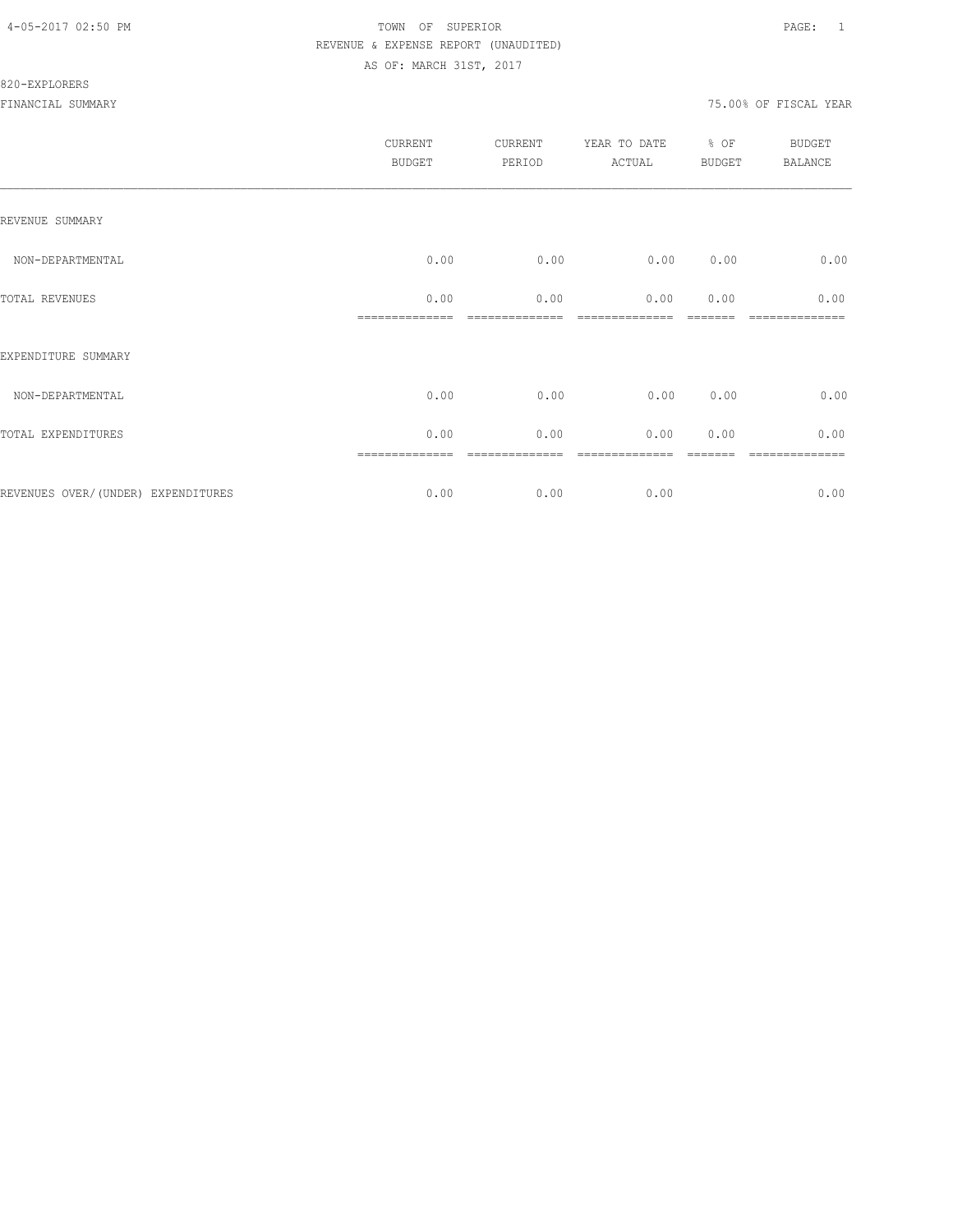830-TOYS FOR TOTS

|                                     | CURRENT<br><b>BUDGET</b> | CURRENT<br>PERIOD | YEAR TO DATE<br>ACTUAL      | % OF<br><b>BUDGET</b> | <b>BUDGET</b><br>BALANCE    |
|-------------------------------------|--------------------------|-------------------|-----------------------------|-----------------------|-----------------------------|
| REVENUE SUMMARY                     |                          |                   |                             |                       |                             |
| NON-DEPARTMENTAL                    | 0.00                     | 0.00              | $1,123.30$ 0.00 ( 1,123.30) |                       |                             |
| TOTAL REVENUES                      | 0.00                     | 0.00              |                             |                       | $1,123.30$ 0.00 ( 1,123.30) |
| EXPENDITURE SUMMARY                 |                          |                   |                             |                       |                             |
| NON-DEPARTMENTAL                    | 0.00                     | 0.00              |                             |                       | 2,220.74 0.00 ( 2,220.74)   |
| TOTAL EXPENDITURES                  | 0.00                     | 0.00              |                             |                       | 2,220.74 0.00 (2,220.74)    |
|                                     | ==============           | ========          |                             |                       |                             |
| REVENUES OVER/ (UNDER) EXPENDITURES | 0.00                     |                   | 0.00(1,097.44)              |                       | 1,097.44                    |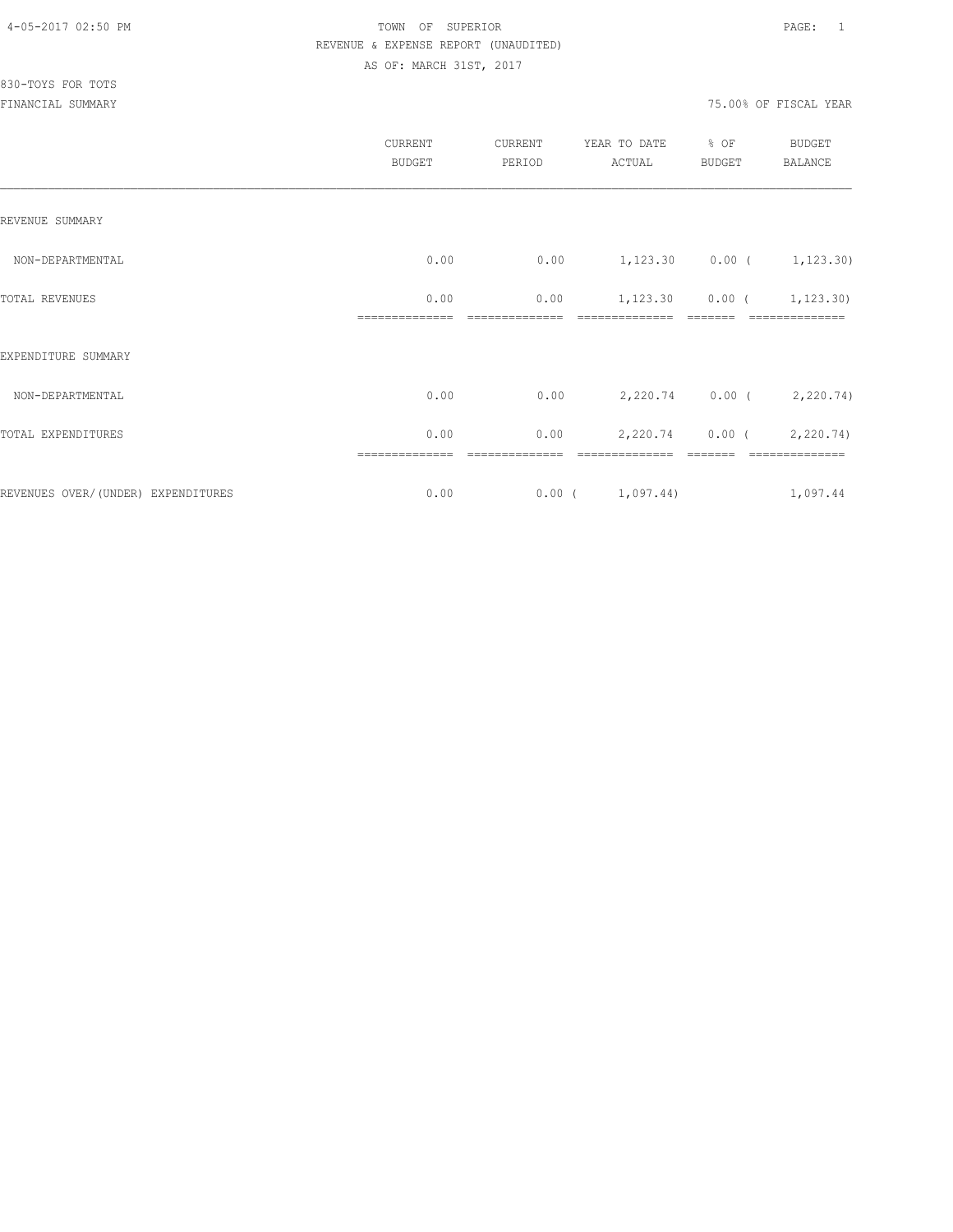|                                    | CURRENT<br>BUDGET | CURRENT<br>PERIOD | YEAR TO DATE<br>ACTUAL | % OF<br>BUDGET | BUDGET<br>BALANCE |
|------------------------------------|-------------------|-------------------|------------------------|----------------|-------------------|
| REVENUE SUMMARY                    |                   |                   |                        |                |                   |
| TOTAL REVENUES                     | 0.00              | 0.00              | 0.00000000             |                | 0.00              |
| EXPENDITURE SUMMARY                |                   |                   |                        |                |                   |
| NON-DEPARTMENTAL                   | 0.00              | 0.00              | 0.00                   | 0.00           | 0.00              |
| TOTAL EXPENDITURES                 | 0.00              | 0.00              | 0.00                   | 0.00           | 0.00<br>========  |
| REVENUES OVER/(UNDER) EXPENDITURES | 0.00              | 0.00              | 0.00                   |                | 0.00              |